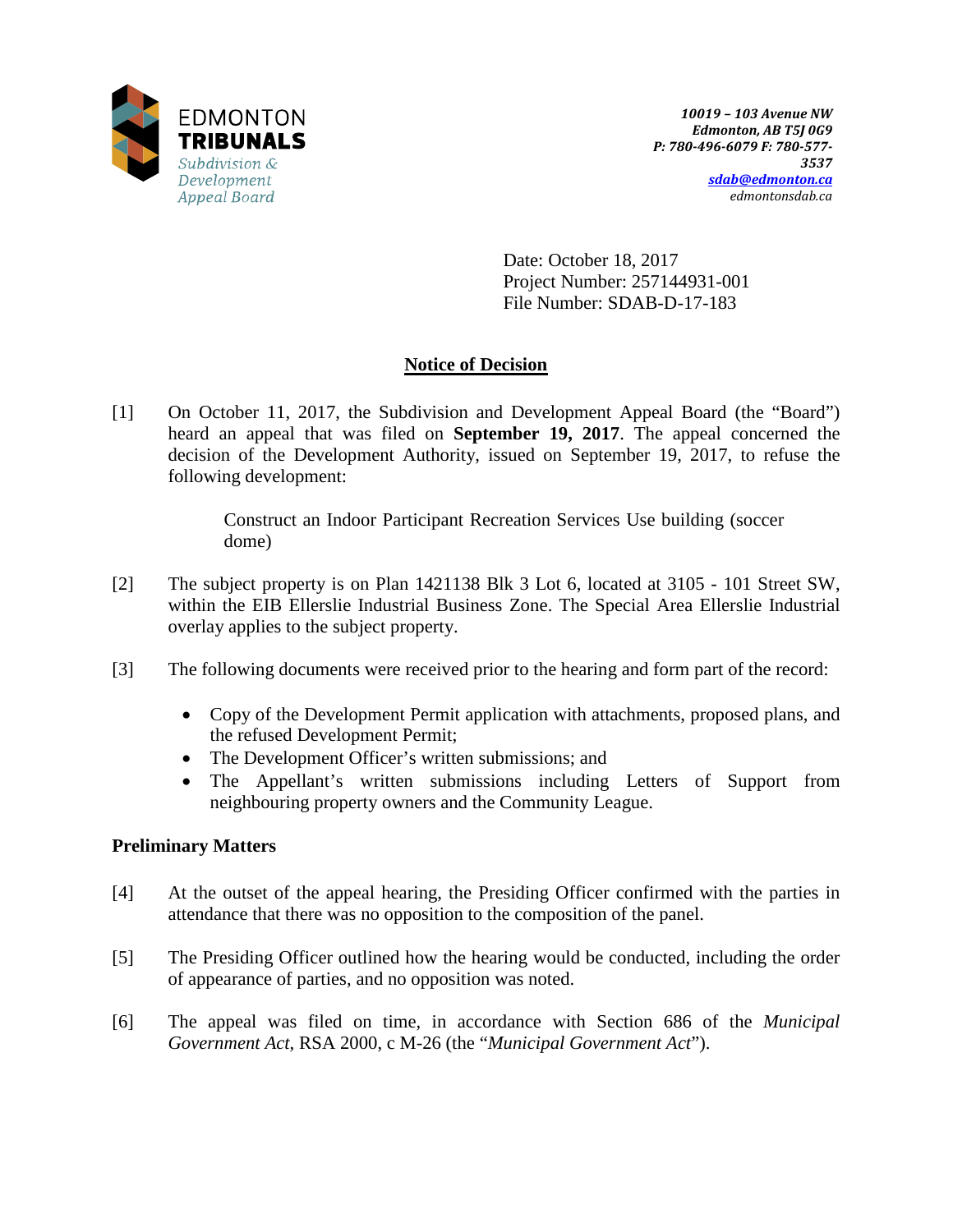#### **Summary of Hearing**

- *i) Position of the Appellant, Mr. A. Temofychuk, Temofychuk Gerbitz Architects*
- [7] Mr. A. Temofychuk was accompanied by Mr. K. Poissant, who is a Director with the Edmonton Scottish Society. The Scottish Society is a board governed, nonprofit group dating back to 1870. The Scottish Society owns and operates Grant MacEwan Park in the Ellerslie Industrial area.
- [8] The proposed project will allow soccer and other sports to be played and practiced year round and the facility will be made available for public use.
- [9] They have been working with the City to resolve issues since they applied for the Development Permit on July 12, 2017. Because of size of the site, the Fire Department requires two accesses and this has now been resolved.

#### **Height Variance**

- [10] The proposed structure will be an air and cable supported structure and the height cannot be changed as it is determined by the footprint of the structure. The height is designed to reflect a soccer game played in an outdoor setting.
- [11] The height will not negatively impact any of the surrounding neighbours because:
	- a) All openings to the dome will be at ground level and there will be no windows, balconies or raised viewing area.
	- b) There is no residential zoning near the property.
	- c) Many tall, mature trees (up to 45 feet in height) surround the perimeter of the property. The proposed structure is tucked into the northeast corner of the property and is masked by these tall trees.
	- d) The *Edmonton Zoning Bylaw* requires a 6 metre setback and they have allowed a setback in excess of 15 metres.
	- e) Mr. Temofychuk referred the Board to a sketch he had provided which shows how the dome slopes softly back and is set back 24.5 metres from the tree tops. It is not a vertical structure.
- [12] The Development Officer is not able to grant a height variance.

## Parking and Hardsurfacing Variances

[13] The current lot has 269 stalls including 4 handicapped stalls and has served the Edmonton Scottish Society for many years. The new development is replacing an existing soccer field, not adding an additional one, and the current use has never required this many stalls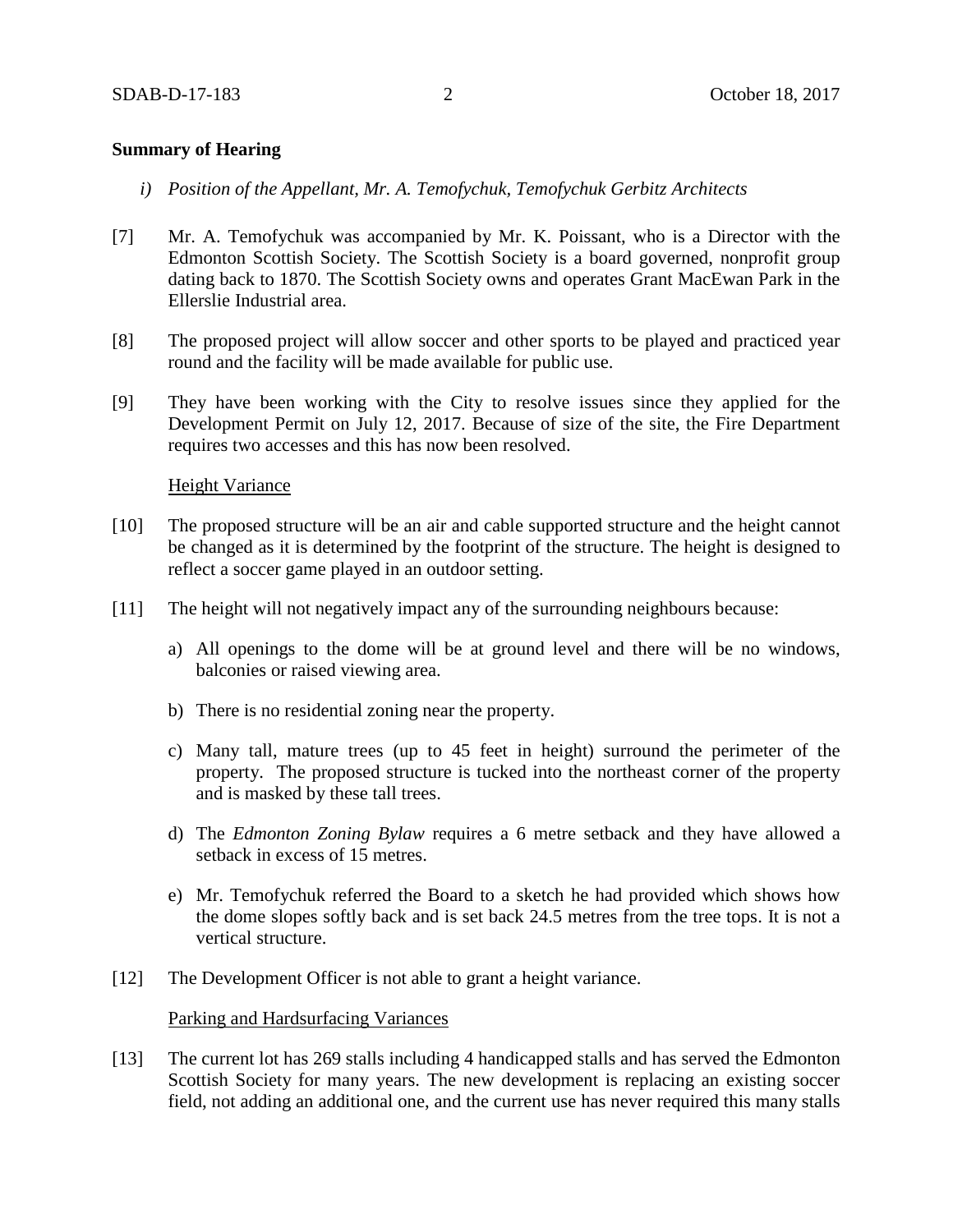at one time. The parking demand should not increase because the outdoor soccer fields will not be used in the winter when the dome is used most intensely.

- [14] They are not opposed to hardsurfacing the parking area or providing additional parking but it does not make financial sense to do so at this time. The entrance to the site and the current location of the parking area will be changing when the City of Edmonton closes 101 Street. No timeline for the 101 Street closure has been provided and is dependent on the development of Ewing Trail which will be the future main access to the site.
- [15] The current parking area consists of high quality compacted gravel. They are prepared to maintain the gravel access road to the property as they have done in the past.
- [16] A number of buildings on the site are due for updating and replacing. They would like to defer any upgrades to the parking lot to when this future development occurs to ensure there is proper traffic flow and fire truck access. Currently the distance from the parking area to the proposed building is approximately 130 yards.

#### **Landscaping**

- [17] Most of the perimeter of the property, as well as the current site entry, has tall, deciduous trees and shrubs consisting of native aspen, wild rose and gooseberry. The current scope of work will not affect this existing landscaping.
- [18] The entire site, which is 20 acres in size, will be re-structured in the future with the planned closure of 101 Street and the planned replacement of the hall and the clubhouse. They would like to address the landscaping when the site is re-designed as a whole. Landscaping would be done around future buildings and they would work with the City to come up with an appropriate design at that time.
- [19] The existing mature trees along the north and east perimeter would not be affected by future redevelopment plans.
- [20] The proposed dome can be taken down and re-inflated but the intent is to maintain it for the first season to determine how much it would be used during the spring and summer. Most other operators of similar facilities they have spoken with have moved from a seasonal dome to maintaining one permanently.
- [21] The Edmonton Scottish Society has a track record of successes and has had decades of involvement with cultural and sporting facilities. It has an intimate understanding of the challenges facing amateur sports and access to appropriate facilities is a significant one.
- [22] This project will also include a two lane running track within the facility which will provide opportunities for other community groups such as seniors and youth at risk.
- [23] Edmonton is a winter city and we need places to be active for twelve months of the year.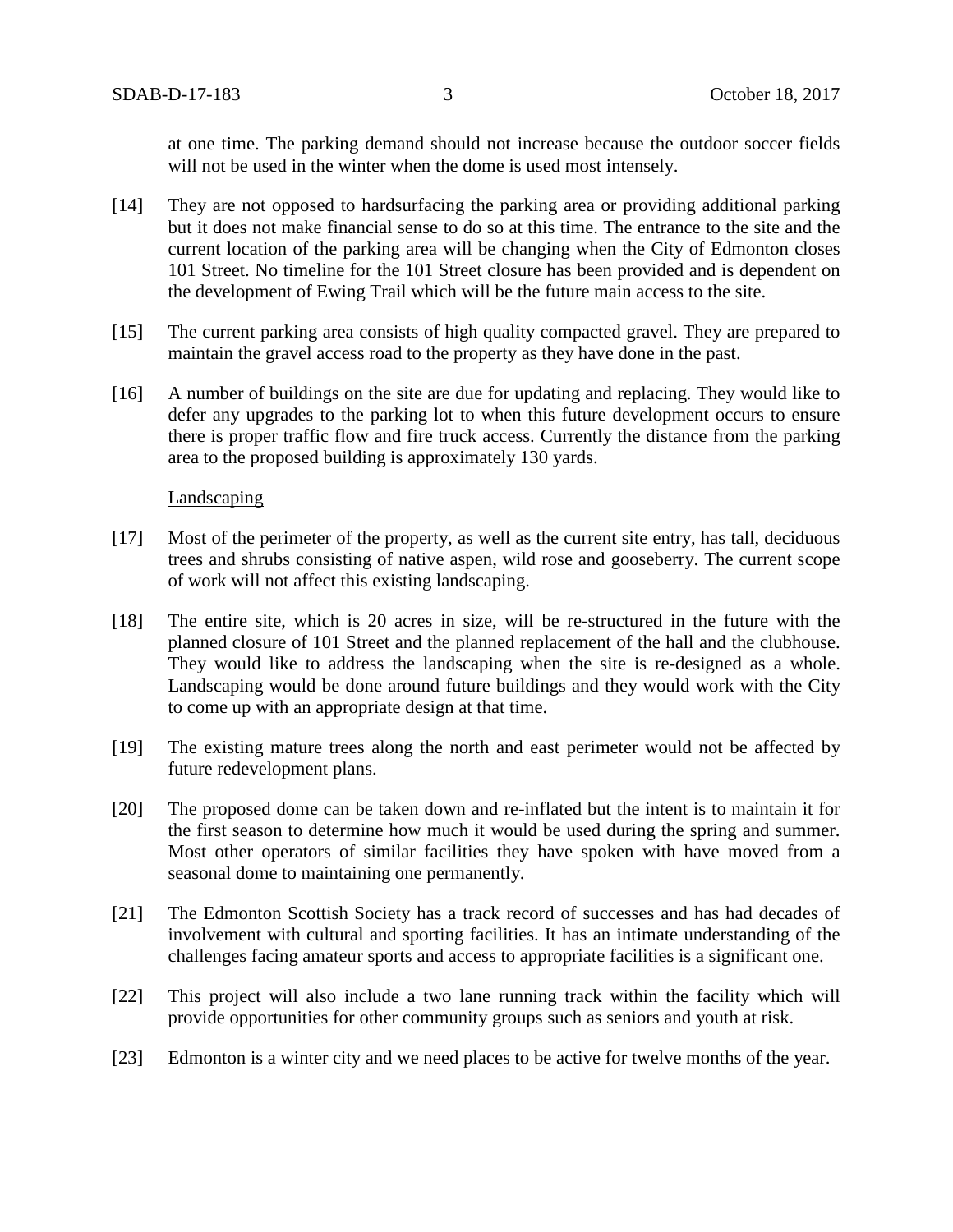- *ii) Richard Dixon in Support of the Appellant*
- [24] Mr. Dixon is the chief operating officer of the Edmonton Interdistrict Youth Soccer Association (EIYSA) and is also an adjunct professor at the University of Alberta. The proposed facility addresses an immediate need as well as a long term vision.
- [25] There is an immediate need for such a facility which would allow youth to train in an indoor facility which reflects an outdoor field as closely as possible.
- [26] The larger vision is moving towards building a high performance league and working with the Edmonton Minor Soccer Association (EMSA) to resolve differences. The U15 and U17 age groups of both EIYSA and EMSA will be playing together this summer.

*iii) Position of the Development Officer, Mr. C. Lee*

- [27] Mr. Lee responded to questions from the Board.
- [28] He confirmed that with the new interchange at Calgary Trail and 45 Avenue SW, the City plans to eventually close 101 Street. He confirmed that no definite timeline for this closure has been provided.
- [29] The Appellant has agreed to provide the required secondary access to the site.
- [30] He would have approved the proposed development but does not have the authority to grant a height variance.
	- *iv) Rebuttal of the Appellant*
- [31] The Appellants confirmed they have no objection to any of the suggested conditions of the Development Officer should this development be approved.
- [32] They took time to obtain the approval of the neighbouring land owners as is evidenced by the letters of support that were submitted.
- [33] The neighbouring land is zoned for light and medium industrial use, public utility corridor and rural agricultural.

#### **Decision**

- [34] The appeal is ALLOWED and the decision of the Development Authority is REVOKED. The development is GRANTED as applied for to the Development Authority, subject to the following CONDITIONS:
	- 1. The proposed Development shall be constructed in accordance with the stamped approved drawings.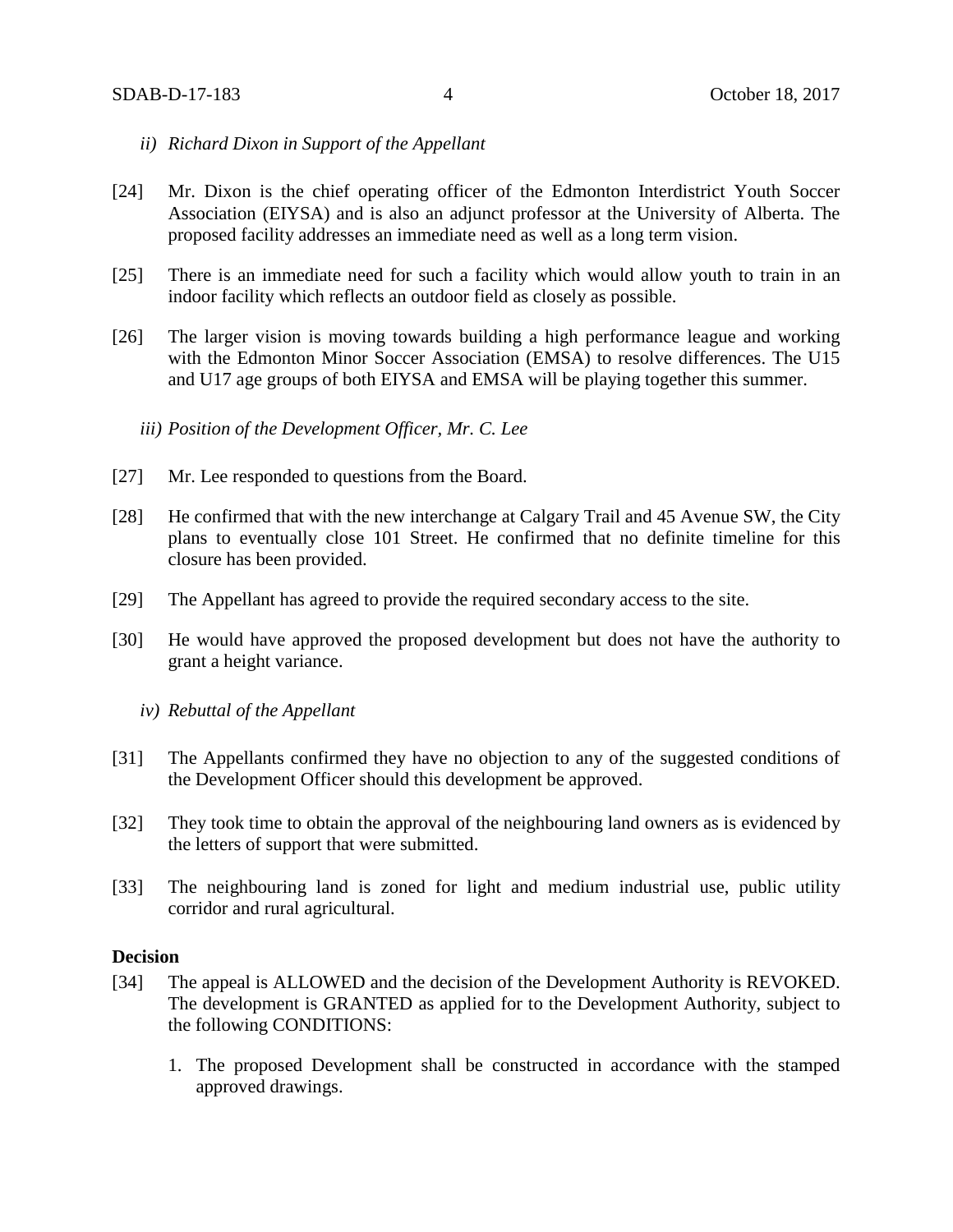- 2. An approved Development Permit means that the proposed development has been reviewed against the provisions of this Bylaw. It does not remove obligations to conform with other legislation, bylaws or land title instruments including, but not limited to, the *Municipal Government Act*, the *Safety Codes Act* or any caveats, restrictive covenants or easements that might be attached to the Site. (Reference Section 5.2).
- 3. Existing Landscaping shall be maintained in accordance with Section 55.
- 4. Any outdoor lighting for any development shall be located and arranged so that no direct rays of light are directed at any adjoining properties, or interfere with the effectiveness of any traffic control devices (Reference Section 51).
- 5. PRIOR TO RELEASE OF DRAWINGS TO PLANS EXAMINATION FOR BUILDING PERMIT REVIEW, the property owner shall enter into a Servicing Agreement to the satisfaction of Subdivision Planning.

SUBDIVISION (TRANSPORTATION) PLANNING CONDITIONS:

- 1. Access from the site to 101 Street exists, as shown on Enclosure I. Any modification to the existing access requires the review and approval of Subdivision Planning.
- 2. The proposed 10 metres culvert crossing access to Ewing Trail SW (91 Street) located approximately 12 metres north of the south property line is acceptable to Subdivision Planning. The access must be hard surfaced with asphalt or concrete from the edge of the driving surface to the property line as shown on Enclosures I and II.
- 3. The owner must enter into a Servicing Agreement with the City for the following improvements:
	- a) construction of a 10 metres wide culvert crossing, located approximately 12 metres north of the south property line; and
	- b) hard surfacing of the drive aisle from the edge of driving surface to the property line.

The Servicing Agreement must be signed PRIOR to the release of the drawings for Building Permit review.

Please contact Esther Anderson (780-944-7773) of the Development Servicing Agreements Unit for the Agreement.

Once signed by the land owner the Agreement must be returned to Development Servicing Agreements to the attention of Esther Anderson (780-944-7773) including an irrevocable Letter of Credit in the amount of \$65,000.00 to cover 100 percent of construction costs and 30 percent for engineering drawing approval.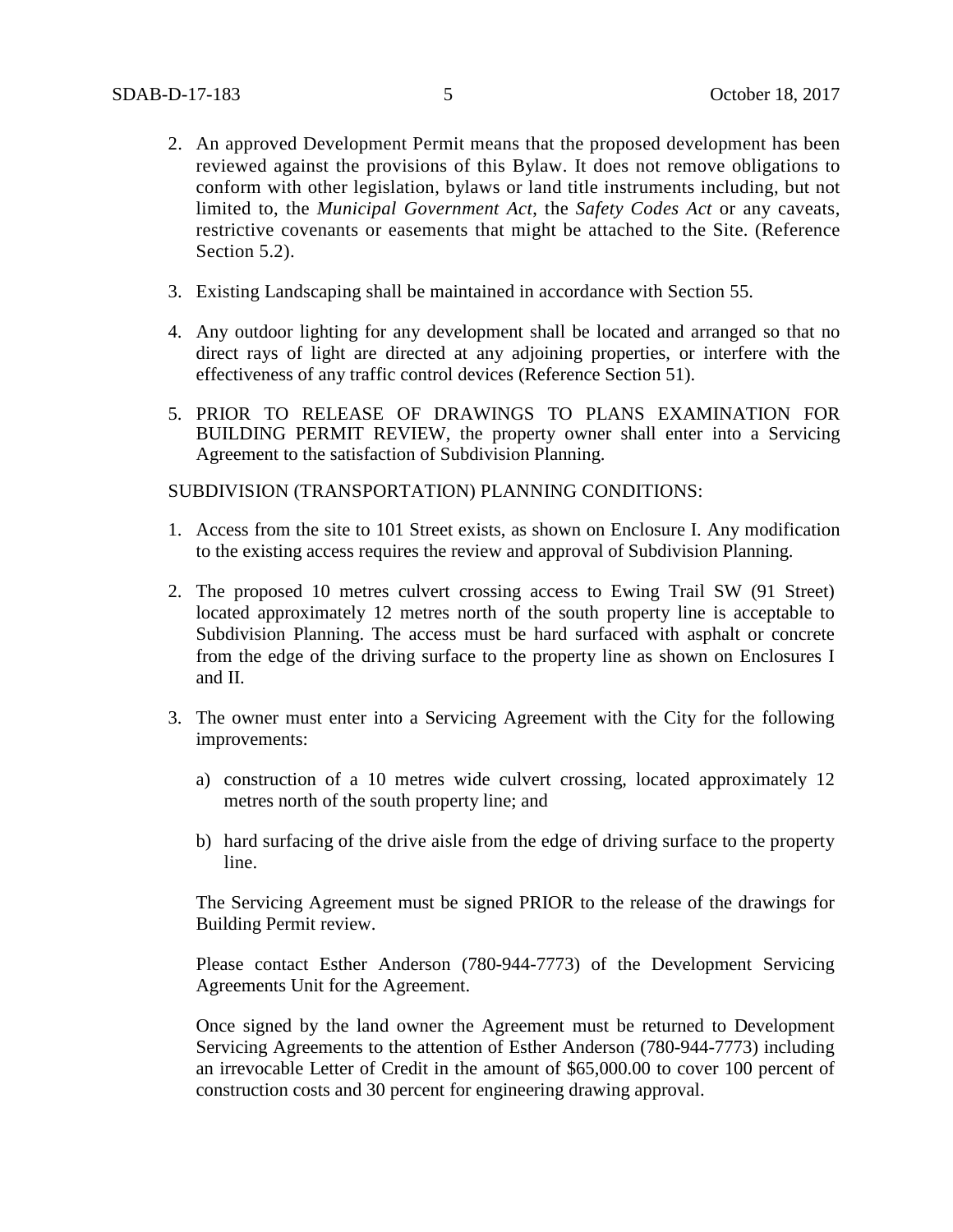Upon engineering drawing approval, security will be reduced to 100 percent of the construction costs of \$50,000.00. The difference of \$15,000 shall be returned to the land owner.

Once signed, the owner is required to have a Civil Engineer submit stamped engineering drawings for approval by Development Engineering and Drawing Review.

The applicant must contact Trevor Singbeil (780-496-1799) 48 hours prior to removal or construction within city road right-of-way.

- 4. This lot is within the Ellerslie Arterial Roadway Assessment (ARA) catchment area. The owner must enter into a Servicing Agreement with the City of Edmonton for payment of the ARA for the proposed building. The proposed improvement is based on the new construction footprint of 12,542 square metres therefore the amount of \$204,508 is now owing with this development application and payable under this Agreement. Upon future development or subdivision of the site, the deferred amount will be collected. Notwithstanding the entire ARA amount as cited above, the assessment amount owing may be adjusted to reflect the current ARA rate at the time the Servicing Agreement is signed. The Servicing Agreement must be entered into PRIOR to the release of the drawings for Building Permit review. The owner must contact Dan-Christian Yeung (780-496-4195) of Urban Form and Corporate Strategic Development for more information on the Servicing Agreement and ARA owing. The owner must enter into a Servicing Agreement with the City of Edmonton for the payment of the ARA owing on the portion of the property being developed.
- 5. There may be utilities within road right-of-way not specified that must be considered during construction. The owner/applicant is responsible for the location of all underground and above ground utilities and maintaining required clearances as specified by the utility companies. Alberta One-Call (1-800-242-3447) and Shaw Cable (1-866-344-7429; [www.digshaw.ca\)](http://www.digshaw.ca/) should be contacted at least two weeks prior to the work beginning to have utilities located. Any costs associated with relocations and/or removals shall be at the expense of the owner/applicant.
- 6. Any hoarding or construction taking place on road right-of-way requires an OSCAM (On-Street Construction and Maintenance) permit. OSCAM permit applications require Transportation Management Plan (TMP) information. The TMP must include:
	- the start/finish date of project;
	- accommodation of pedestrians and vehicles during construction;
	- confirmation of lay down area within legal road right of way if required; and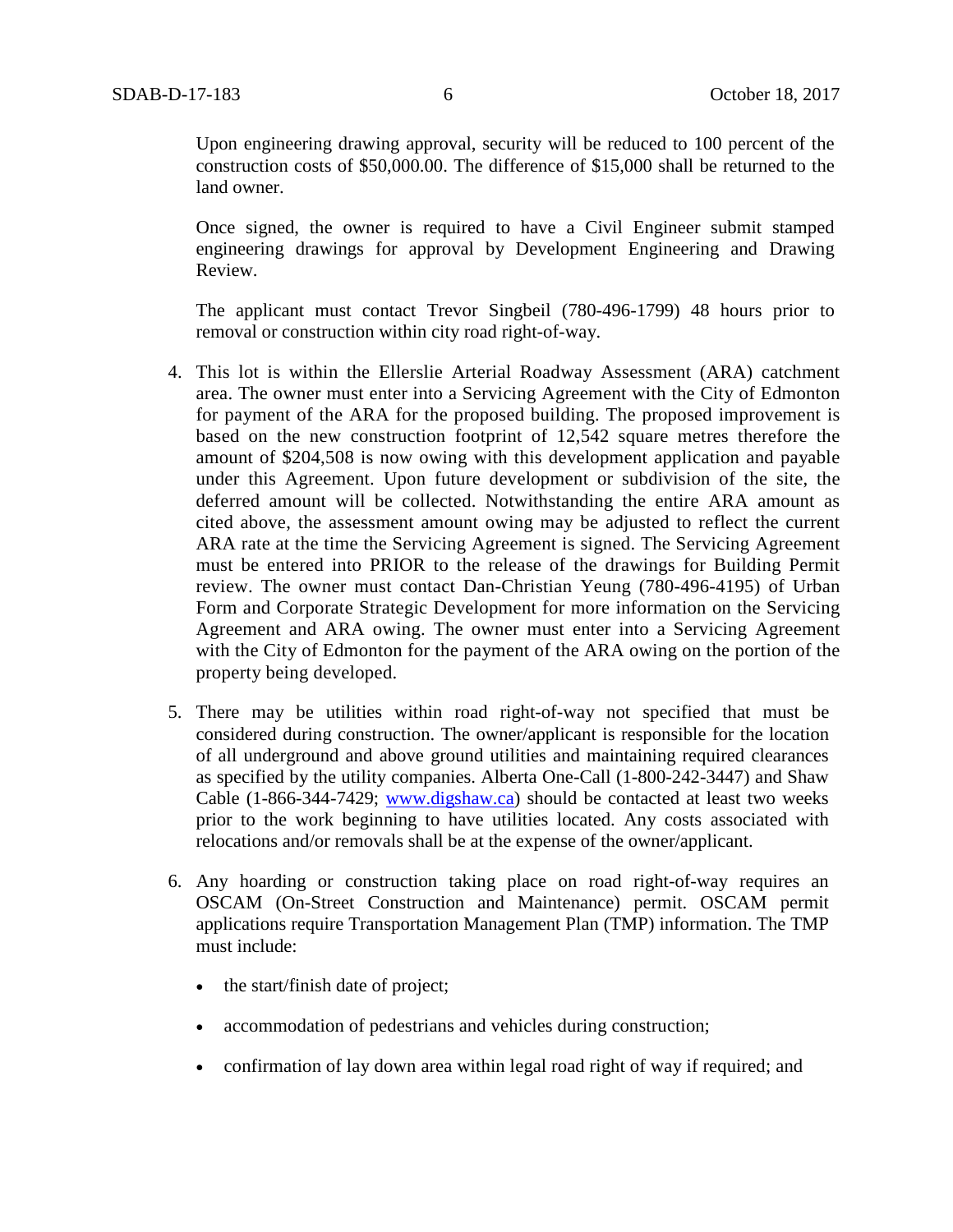• to confirm if crossing the sidewalk and/or boulevard is required to temporarily access the site.

It should be noted that the hoarding must not damage boulevard trees. The owner or Prime Contractor must apply for an OSCAM online at:

[http://www.edmonton.ca/transportation/on\\_your\\_streets/on-street-construction-maintenance-permit.aspx](http://www.edmonton.ca/transportation/on_your_streets/on-street-construction-maintenance-permit.aspx)

7. Any boulevard damage occurring as a result of construction traffic must be restored to the satisfaction of Development Inspections, as per Section 15.5 of the *Zoning Bylaw*. The boulevard will be inspected by Development Inspections prior to construction, and again once construction is complete. All expenses incurred for repair are to be borne by the owner

### SUBDIVISION (TRANSPORTATION) PLANNING ADVISEMENTS:

- 1. The Ellerslie ARA catchment is set up as a means for cost sharing the arterial roadway construction within the Ellerslie Area. For further information regarding Arterial Roadway Assessments, please contact Dan-Christian Yeung (780-496- 4195) of Development Coordination.
- 2. With future improvements to 25 Avenue SW and 91 Street SW (Ewing Trail SW), 101 Street SW south of 25 Avenue will eventually be closed. There are no timelines for the construction of 25 Avenue SW, west of 91 Street SW (Ewing Trail SW) and therefore the closure date of 101 Street SW is unknown at this time.
- 3. The site circulation and access to 91 Street SW (Ewing Trail SW) must meet the satisfaction of Fire Rescue Services. For more information, please contact Rebecca Webber at 780-496-3628 with Fire Rescue Services.

#### DRAINAGE SERVICES CONDITIONS:

1. Permanent Area Contributions (PACs) and Sanitary Servicing Strategy Expansion Assessments (EAs)

PACs must be paid by entering into a servicing agreement, which will be prepared by the Urban Form and Corporate Strategic Development Department. The applicant should contact Dan-Christian Yeung at 780-496-4195, upon issuance of the Development Permit when he/she is ready to initiate the servicing agreement and make payment.

For the purposes of DP257144931-001, the assessable area is 1.2542 hectares (obtained from drawings submitted by the applicant), and the following PAC Basins are applicable:

Ellerslie Interchange Offsite Storm: \$1,909.00/hectares

Ellerslie Interconnecting Pipe Lake 13, 14, 15, and 16: \$6,372.00/hectares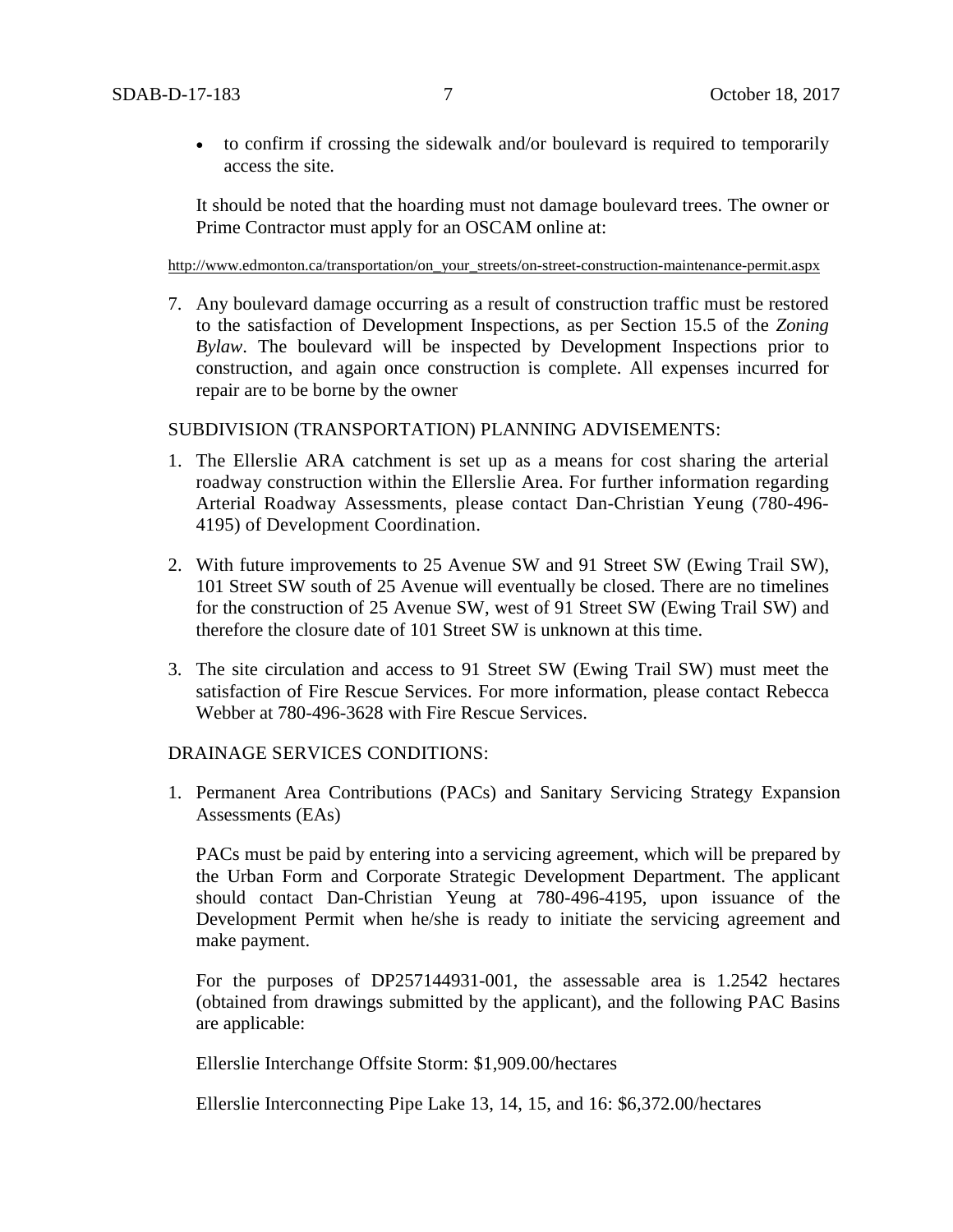The rate information above is for information purposes only and the rates are current as of the year 2017. As PAC rates are subject to change over the course of a year, the final PAC amounts will be based on the prevailing rates at the time the applicant/owner pays and enters into a servicing agreement with the City

There may also be a PAC over-expenditure, boundary condition, and/or an oversizing payment required, which can only be determined at the time the applicant/owner is ready to enter into a servicing agreement.

PACs applicable to the above mentioned basins for the remaining 6.5742 hectares (i.e. 7.8284 hectares — 1.2542 hectares), as well as PACs applicable to basins not mentioned above but applicable to the Subject Property (such as EAs), are being deferred and will be assessed upon future application of subdivision, development permit, or servicing connection application.

The 7.8284 hectares is the entire area of the Subject Property and is obtained from the City's information computer program called POSSE.

The above assessment is made based on information currently available to the Urban Form and Corporate Strategic Development Department. Should such information change in the future, a new assessment will have to be prepared.

More information about PACs and EAs can be found on the City of Edmonton website: [www.edmonton.ca](http://www.edmonton.ca/)

- [35] In granting the development the following variances to the *Edmonton Zoning Bylaw* are allowed:
	- 1. The maximum allowable Height of 12.0 metres, pursuant to Section 930.4(4)(6), is varied to allow an excess of 10.86 metres, thereby increasing the maximum allowed Height to 22.86 metres.
	- 2. The minimum number of required parking stalls of 894, pursuant to Section 54.2 Schedule  $1(A)(37)$  is varied to allow a deficiency of 625 stalls, thereby decreasing the minimum required number of parking stalls to 269.
	- 3. The Landscaping requirements, pursuant to Section 55.4 and Section 55, are waived.
	- 4. The Hardsurfacing requirement, pursuant to Section 54.6, is waived.

## **Reasons for Decision**

[36] An Indoor Participant Recreation Services is a Discretionary Use in the (EIB) Ellerslie Industrial Business Zone.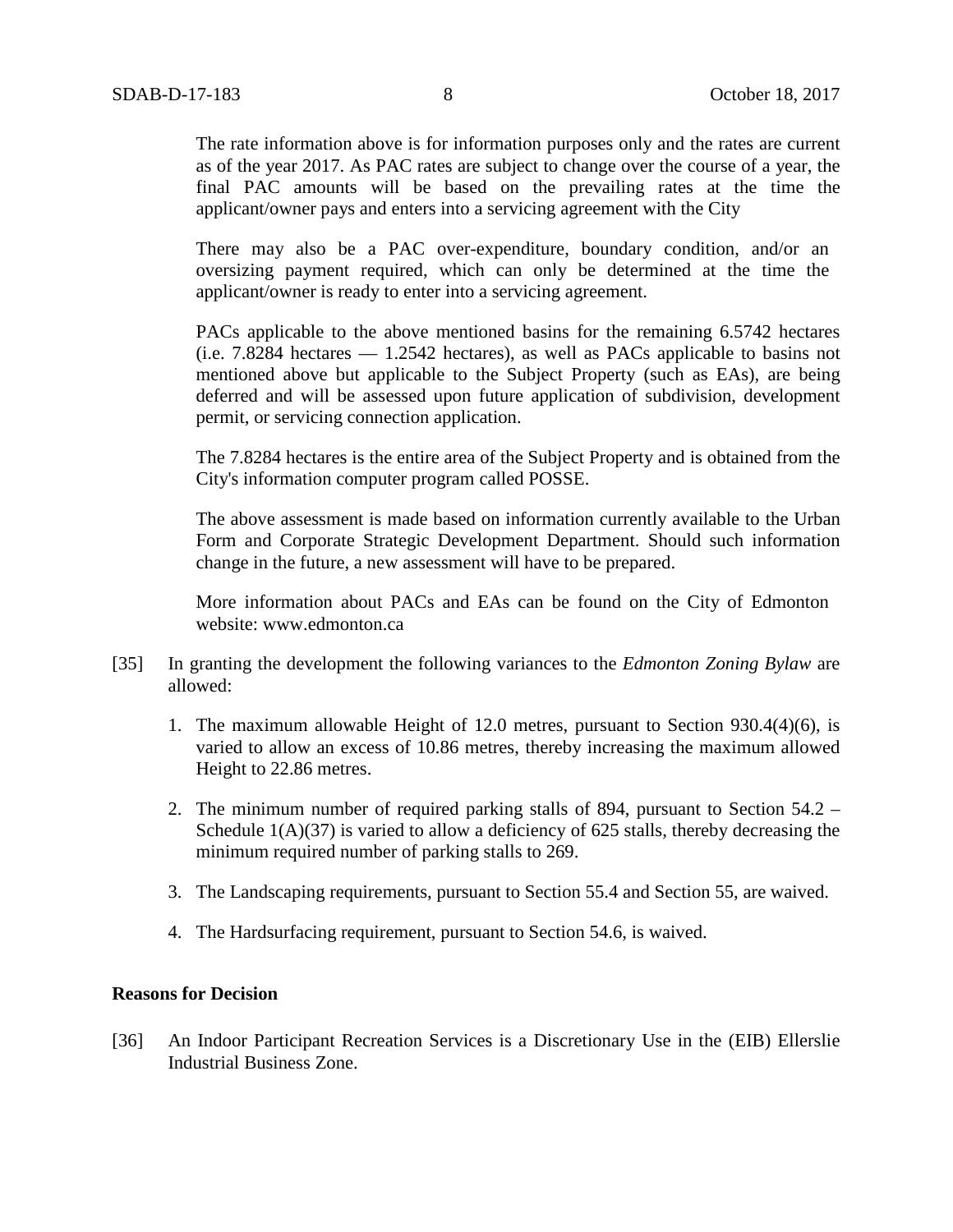- [37] The Appellants requested four variances, all of which have been granted for the following reasons:
	- 1. Height

A variance of 10.86 metres was granted with respect to the Height of the structure because:

- i. The structure is surrounded by industrial and agricultural uses, not residential uses, meaning that the size of the structure will not impact anyone's enjoyment of their private residence.
- ii. The site is a very large and primarily composed of outdoor soccer fields, meaning there is a huge expanse of negative space on the subject site which mitigates any massing effect that may be created by the structure's Height. This effect has been further mitigated by the developer increasing the required setbacks to over 15 metres from the property line.
- iii. The property lines closest to the proposed structure are completely lined with mature trees which further mask any massing effect by the building.
- iv. The structure is a domed structure which, by its very design, incorporates a significant step-back from its walls which further mitigates the visual appearance occasioned by the building's Height.
- v. Finally, as the structure is an air-supported dome, by necessity it contains no windows; therefore, no oversight risks are created by the Height of the structure.
- 2. Parking.
	- i. The parking variance was granted as the evidence presented to the Board by the developer and the owner of the site is that the existing parking is already sufficient for the current use and the proposed development will not significantly alter the parking demands of the site. The location of the proposed indoor soccer building is currently an outdoor soccer field meaning that this will not increase the overall number of fields on the site. Further, indoor soccer centres are primarily used in the winter months when the outdoor fields are not in use.
- 3. Landscaping and Hardsurfacing
	- i. Landscaping and Hardsurfacing requirements are very desirable and in a normal course would be required to be complied with. The developer, however, as confirmed by the Development Officer, has laid out a case of particular hardship with respect to this lot. The current access to the site is off of 101 Street SW. That access also configures the internal road system and parking system on the subject property. This road will be closed sometime in the future by the City of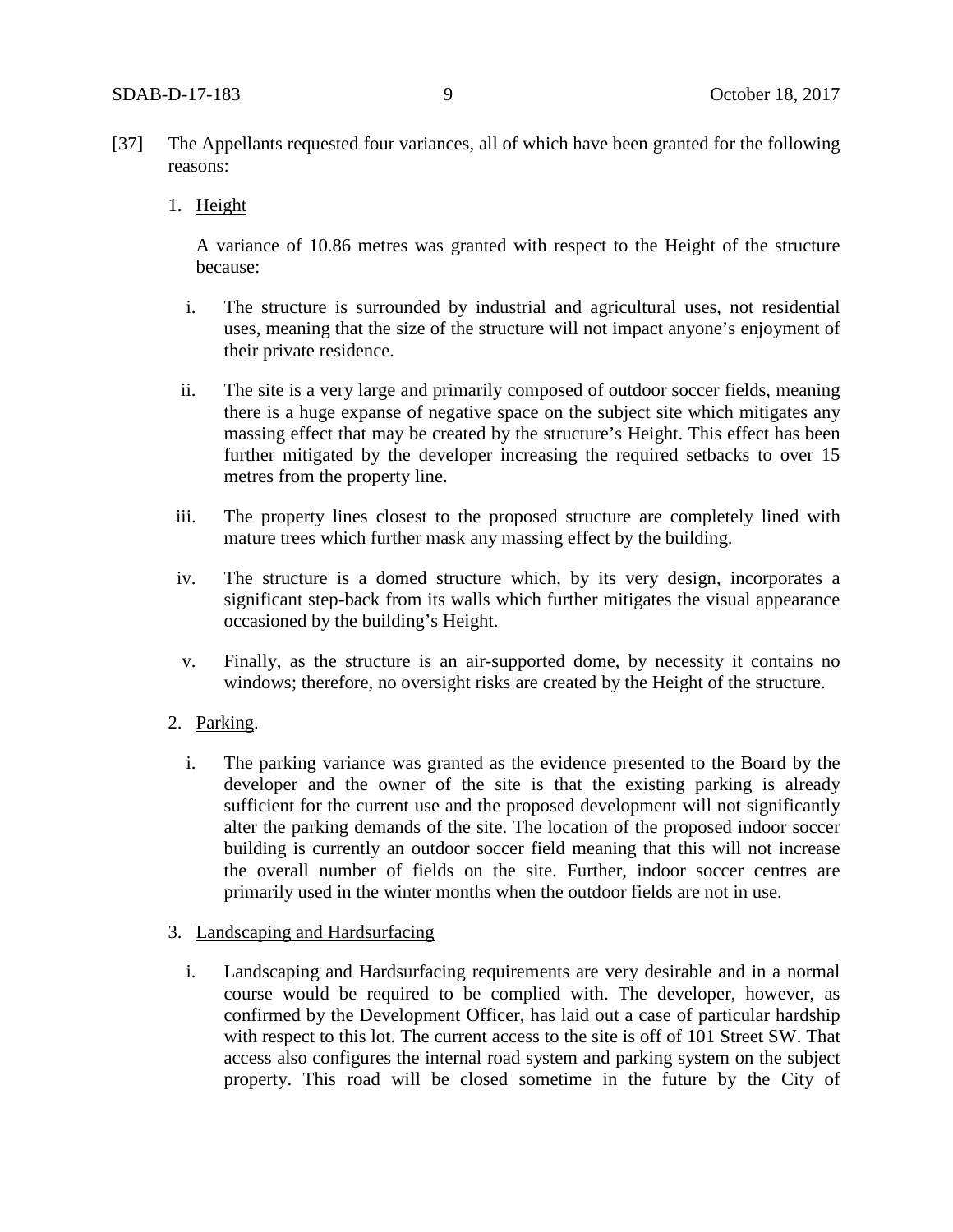Edmonton, as confirmed by the Development Officer. Neither party knows when the closure of that road will occur.

- ii. The owners of the land indicate that their final parking facilities and landscaping arrangements can only be determined once that road is closed and the proposed road that is currently 91 Street SW and will be known as Ewing Trail SW is developed. Therefore it would be a hardship to require compliance at this present time with the Landscaping and Hardsurfacing requirements when the City's alteration to the road network will very likely require any such Hardsurfacing and Landscaping to be re-arranged. Furthermore, the site is already significantly landscaped with a natural growth of trees which completely envelopes the north and east boundaries of the subject site.
- iii. The current parking lot, while not hardsurfaced, has operated on the basis of packed earth and gravel and the evidence before the Board is that it is currently sufficient for the present use of the subject site as a sports complex, a use which will not be significantly altered by the proposed development.
- [38] With respect to all of the requested variances, the Board notes the support of all of the neighbouring land owners and Community League and the lack of any opposition to this appeal, as well as the support of the Development Officer for all of the requested variances at the hearing today.
- [39] For these reasons the Board finds that granting these variances will not unduly interfere with the amenities of the neighbourhood nor materially interfere with or affect the use, enjoyment or value of neighbouring parcels of land.

Ian Wachowicz, Chair Subdivision and Development Appeal Board

Board Members in Attendance: Mr. B. Gibson, Ms. E. Solez, Mr. R. Hobson, Ms. N. Hack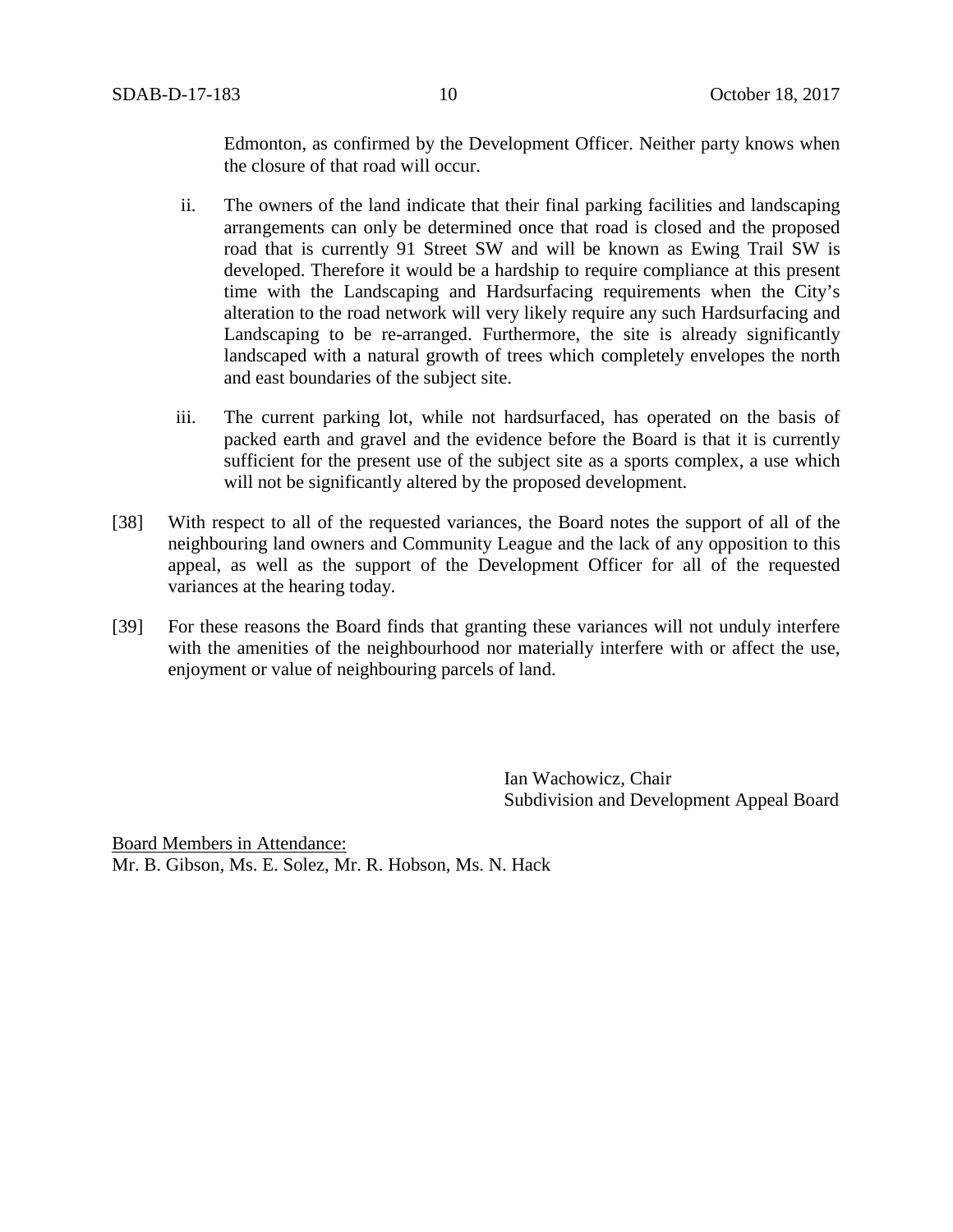## **Important Information for the Applicant/Appellant**

- 1. This is not a Building Permit. A Building Permit must be obtained separately from the Sustainable Development Department, located on the 2nd Floor, Edmonton Tower, 10111 – 104 Avenue NW, Edmonton, AB T5J 0J4.
- 2. Obtaining a Development Permit does not relieve you from complying with:
	- a) the requirements of the *Edmonton Zoning Bylaw*, insofar as those requirements have not been relaxed or varied by a decision of the Subdivision and Development Appeal Board,
	- b) the requirements of the *Alberta Safety Codes Act*,
	- c) the *Alberta Regulation 204/207 – Safety Codes Act – Permit Regulation*,
	- d) the requirements of any other appropriate federal, provincial or municipal legislation,
	- e) the conditions of any caveat, covenant, easement or other instrument affecting a building or land.
- 3. When an application for a Development Permit has been approved by the Subdivision and Development Appeal Board, it shall not be valid unless and until any conditions of approval, save those of a continuing nature, have been fulfilled.
- 4. A Development Permit will expire in accordance to the provisions of Section 22 of the *Edmonton Zoning Bylaw, Bylaw 12800*, as amended.
- 5. This decision may be appealed to the Alberta Court of Appeal on a question of law or jurisdiction under Section 688 of the *Municipal Government Act*, RSA 2000, c M-26. If the Subdivision and Development Appeal Board is served with notice of an application for leave to appeal its decision, such notice shall operate to suspend the Development Permit.
- 6. When a decision on a Development Permit application has been rendered by the Subdivision and Development Appeal Board, the enforcement of that decision is carried out by the Sustainable Development Department, located on the 2nd Floor, Edmonton Tower, 10111 – 104 Avenue NW, Edmonton, AB T5J 0J4.

*NOTE: The City of Edmonton does not conduct independent environmental checks of land within the City. If you are concerned about the stability of this property for any purpose, you should conduct your own tests and reviews. The City of Edmonton, when issuing a development permit, makes no representations and offers no warranties as to the suitability of the property for any purpose or as to the presence or absence of any environmental contaminants on the property.*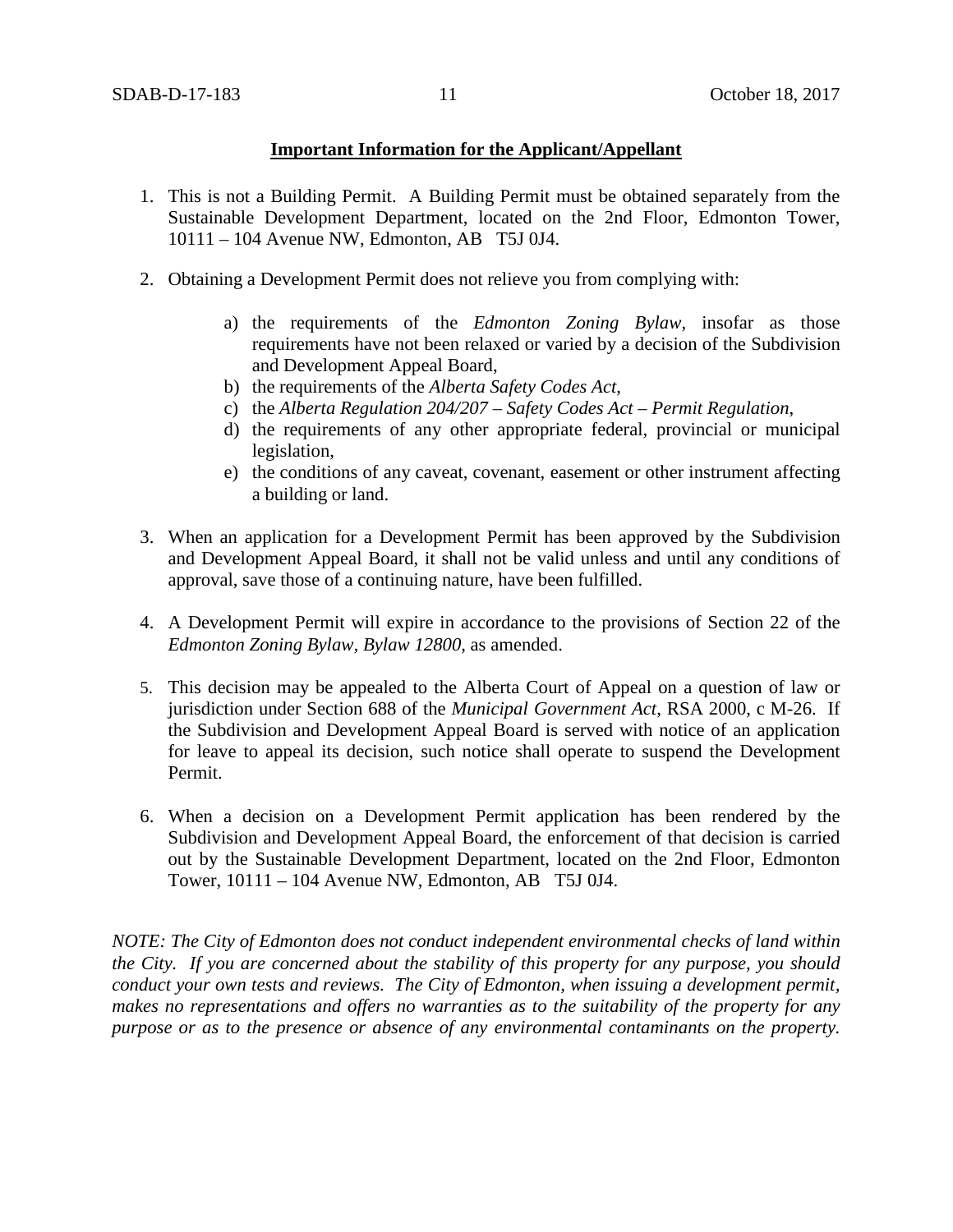

Date: October 18, 2017 Project Number: 170758816-006 File Number: SDAB-D-17-184

# **Notice of Decision**

[1] On October 11, 2017, the Subdivision and Development Appeal Board (the "Board") heard an appeal that was filed on **September 18, 2017**. The appeal concerned the decision of the Development Authority, issued on September 6, 2017, to approve the following development:

Construct 22 Semi-detached Housing buildings (total of 44 Dwellings)

- [2] The subject property is on SW-18-52-25-4, located at 5122 213A Street NW, within the RF4 Semi-Detached Residential Zone. The Grange Area Structure Plan and The Hamptons Neighbourhood Structure Plan apply to the subject property.
- [3] The following documents were received prior to the hearing and form part of the record:
	- Copy of the Development Permit application with attachments, proposed plans, and the approved Development Permit;
	- The Development Officer's written submissions; and
	- The Appellant's written Reasons for Appeal.

# **Preliminary Matters**

[4] The appeal was filed on time, in accordance with Section 686 of the *Municipal Government Act*, RSA 2000, c M-26 (the "*Municipal Government Act*").

# **Summary of Hearing**

- *i) Position of the Appellant, Kenneth Hawkins*
- [5] Mr. Kenneth Hawkins did not appear and the Board relied on his reasons for appeal: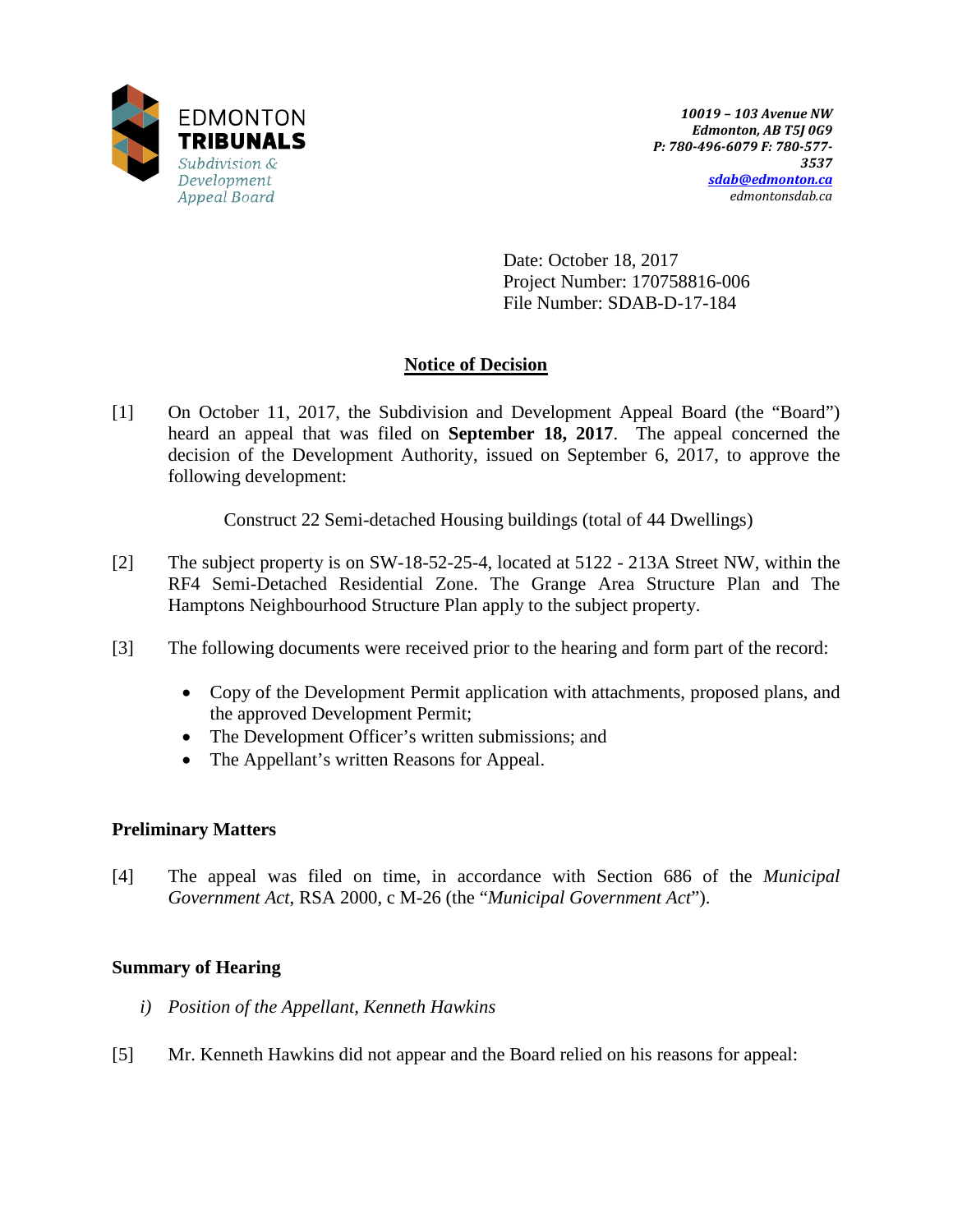- a) There is inadequate road access and there is already a significant burden of traffic heading eastward to the Anthony Henday exits every day. The proposed development will aggravate the situation and create further issues with inadequate street parking.
- b) Water drainage has been an ongoing issue for several years and the proposed development could lead to surface flooding issues.
- c) Housing targeted towards older adults is not an appropriate development on this site due to the proximity to two public schools.
- *ii) Position of the Development Officer, K. Bacon*
- [6] The Development Authority provided written submissions and did not attend the hearing.
	- *iii) Position of the Respondent, Invistec Consulting Ltd.*
- [7] The Respondent did not appear.

#### **Decision**

[8] The appeal is DENIED and the decision of the Development Authority is CONFIRMED. The development is GRANTED as approved by the Development Authority.

## **Reasons for Decision**

- [9] Semi-detached Housing is a Permitted Use in the RF4 Semi-Detached Residential Zone.
- [10] The proposed development, besides being a Permitted Use, complies with all of the required development regulations with two exceptions:
	- a. The first exception deals with the landscaping requirements pursuant to Section 150.4.10 of the *Edmonton Zoning Bylaw*. A variance is being granted waiving strict compliance with this subsection because the only alteration being sought to the landscaping plan is a reduction in landscaping on the north (rear) setback. The required trees for that setback are provided elsewhere on the site plan instead of within the rear setback. Furthermore, the rear setback, which is to the north of the subject site, abuts the Hamptons natural area which more than provides for sufficient vegetative views on the north side of this development.
	- b. The second variance sought was the waiving of Section 150.4.17 of the *Edmonton Zoning Bylaw* which requires that each Dwelling with direct access to Grade shall have an entrance door or entrance feature that faces a public roadway, other than a lane. In the subject site, the doors and entrance features will face an internal roadway instead of a public roadway which is necessitated by the size and shape of the subject site and the presence of development immediately to the south of the subject site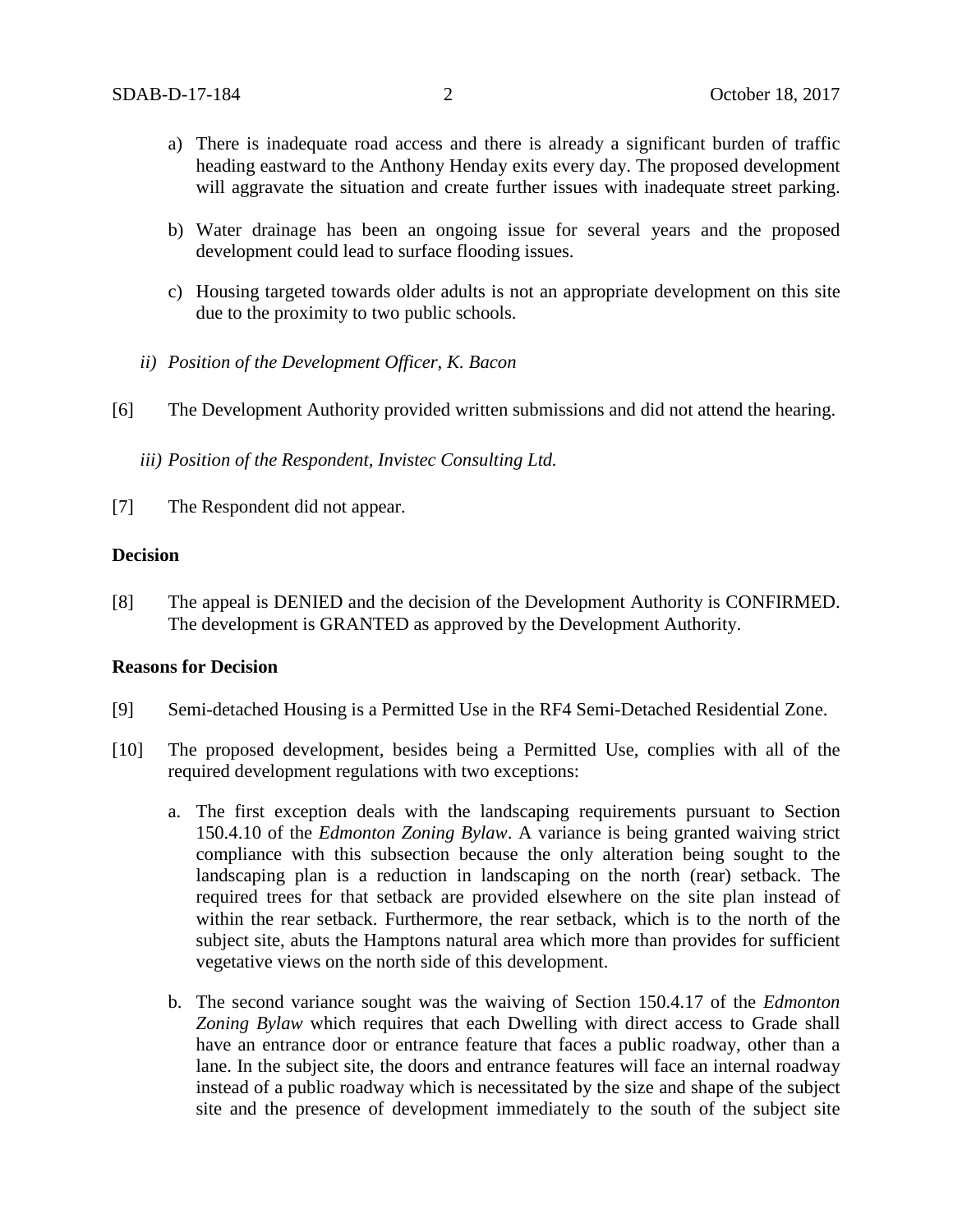without any intervening public roadway. The site is therefore impossible to develop in a manner that would allow all of the dwellings to have doors that face a public roadway. The Board also notes that this development is for 22 buildings that will surround a new private internal roadway which will allow the development to still have a pedestrian oriented feel for those people who will eventually live on the subject site. The Board further notes that while the site abuts Winterburn Road on the west there is a berm and sound attenuation fence constructed right on the west property line. Entrances oriented towards Winterburn Road would not be visible or practical.

[11] For the above reasons the Board finds that granting these two variances will not unduly interfere with the amenities of the neighbourhood nor materially interfere with or affect the use, enjoyment or value of neighbouring parcels of land.

> Ian Wachowicz, Chair Subdivision and Development Appeal Board

Board Members in Attendance: Mr. B. Gibson, Ms. E. Solez, Mr. R. Hobson, Ms. N. Hack